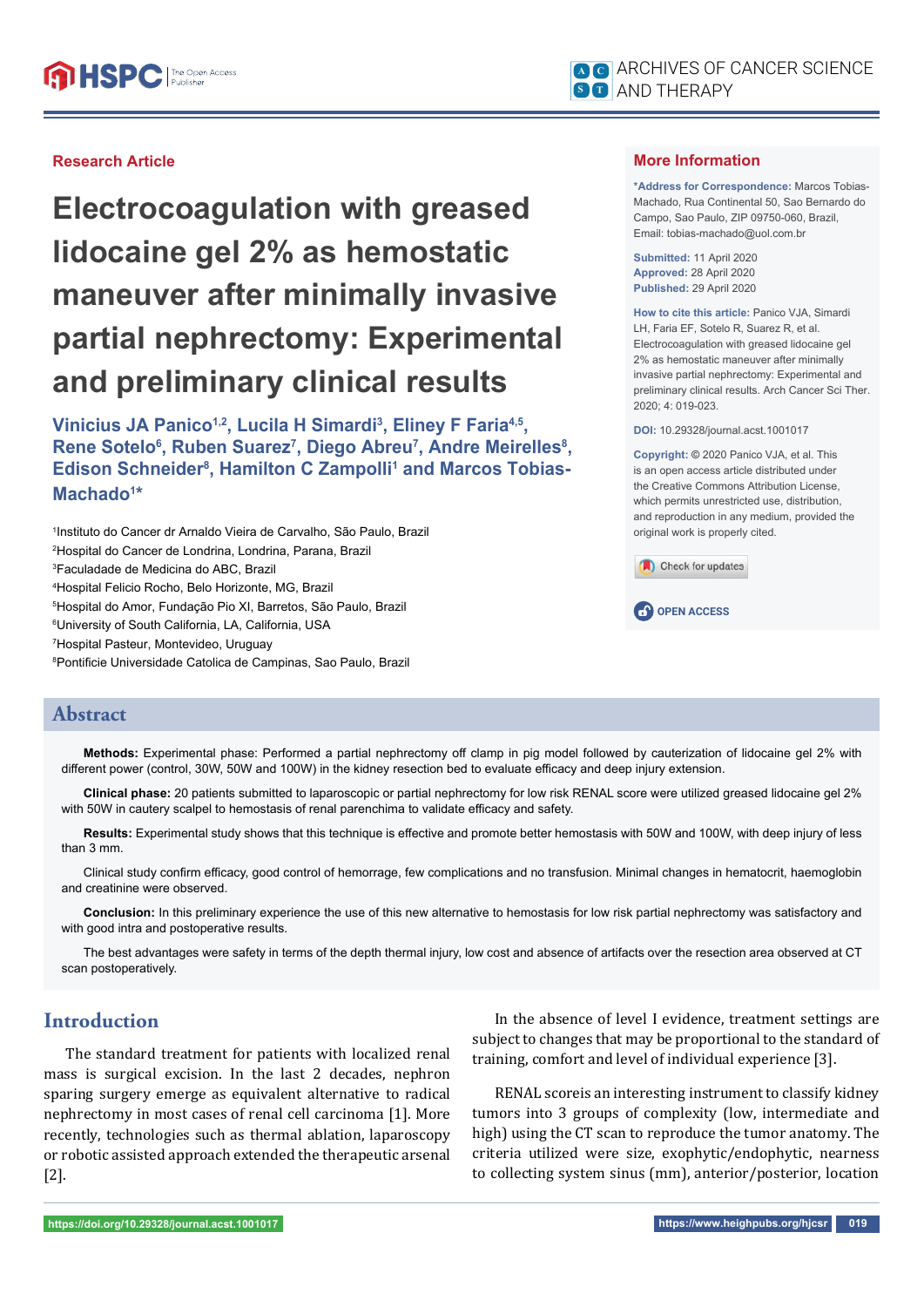

relative to polar lines and if the mass is hilar. Some research show that these scoreallowi to predictintra and postoperative risks of surgical complications [4,5].

Among surgical complications of partial nephrectomy, hemorrhage is the most common. Renal hemorrhage after accidental trauma or during operative procedures can be severe and difficult to control [6]. The surgeon is responsible for adequate control of the renal hilum during resections of lesions and or bleeding control of traumatic renal parenchyma injury, to prevent complications and even death [7]. Clamping the vascular pedicle is a standarttechnique used to prevent massive hemorrhage. If patient have a good basal renal function the ideal time of warm ischaemia is not exceeding 30 minutes. We know that clamping time longer than recommended can be harmful to the remaining renal parenchyma [8]. The volume of blood lost and warm ischemia time are decisive in the postoperative prognosis of renal function [9].

During conventional renal resection, despite the control of the renal hilum for partial resection, bleeding still occurs. Several surgeons use total or selective vascular clamping maneuvers in attempt to decrease blood loss [10]. However, this manouver is accompanied by temporary organ ischemia, which can be deleterious when longer than 30 minutes [8].

Although the morbidity and mortality of these procedures has decreased, Advancement of imaging methods promote diagnosis of smaller asymptomatic lesions suitable for nephron-preserving surgery like enucleation or partial resection [11,12]. In some cases with minor renal parenchyma injury, we can opt for resection without pedicle clamping, application of hemostatic agents and sometimes no suture of kidney parenchima.

Despite advances in surgical techniques for hemostasis after partial nephrectomy, one limiting factor is the cost of synthetic hemostatics, which limits us to their use in the public hospitals and some times in the private one.

The aim of this report were to offer experimental and preliminary clinical data about a new hemostatic low cost technique for hemostasis after minimally invasive partial nephrectomy.

# **Methods**

This paper is composed by 2 phases. Initially we test the potency of cautery and extension of the tissue lesion in pigs. After technical standardization suggested by experimental study and evaluation of amount of smoke to have good visualization we initiate our experience in humans.

## **Experimental phase**

This pilot study was performed in a laparoscopy training laboratory, previously approved by the animal ethics committee of the minimally invasive surgery laboratory at IRCAD Latin America –Barretos-Brazil.

We performed a partial nephrectomy off clamp in pig models followed by cauterization of lidocaine gel 2% in the bleeding resection bed to evaluate the safety and efficacy of the procedure in renal parenchyma.

**Control:** Cauterization of the renal bleeding of the renal parenchyma without use lidocaine gel 2%

Lesion: Circular wedges

Radius: 1.0 a 1.8 cm

Deep: 0.3 a 0.9 cm

Power:

30W of potency with Spray (no lesion)

30W of potency with Spray and with Lesion

50W of potency with Spray and with Lesion

100W of potency with Spray and with Lesion

**Intervention:** Cauterization of the renal bleeding of the renal parenchyma with use lidocaine gel 2%

Lesion: Circular wedges

Radius: 1.0 a 1.8 cm

Deep: 0.3 a 0.9 cm

Power:

30W of potency with Spray (no lesion)

30W of potency with Spray and with Lesion

50W of potency with Spray and with Lesion

100W of potency with Spray and with Lesion

## **Clinical phase**

After assigned inform consent for procedure we select patients with small renal mass and RENAL score of low complexity candidates to perform off clamp laparoscopic or robotic partial nephrectomy between January 2018 to January 2020. Patients with severe comorbidity (ASA II ou IV) were excluded. Antiaggregant drugs were suspended 10 days before surgical procedure.

After tumor resection it was injected lidocaine gel 2% through a plastic catheter over the resected surface. Cautery was calibrated to 50W (chose after 4 first cases because produce less amount of surgical smoke than 100W) and triggered to burn gel until a firm clust emerged to complete hemostasis of kidney surface. After that no hemostatic parenchymal suture was planned except if hemostasis could not achieved. If possible Gerota's fascia was sutured to cover the defect and reconstitution of anatomy.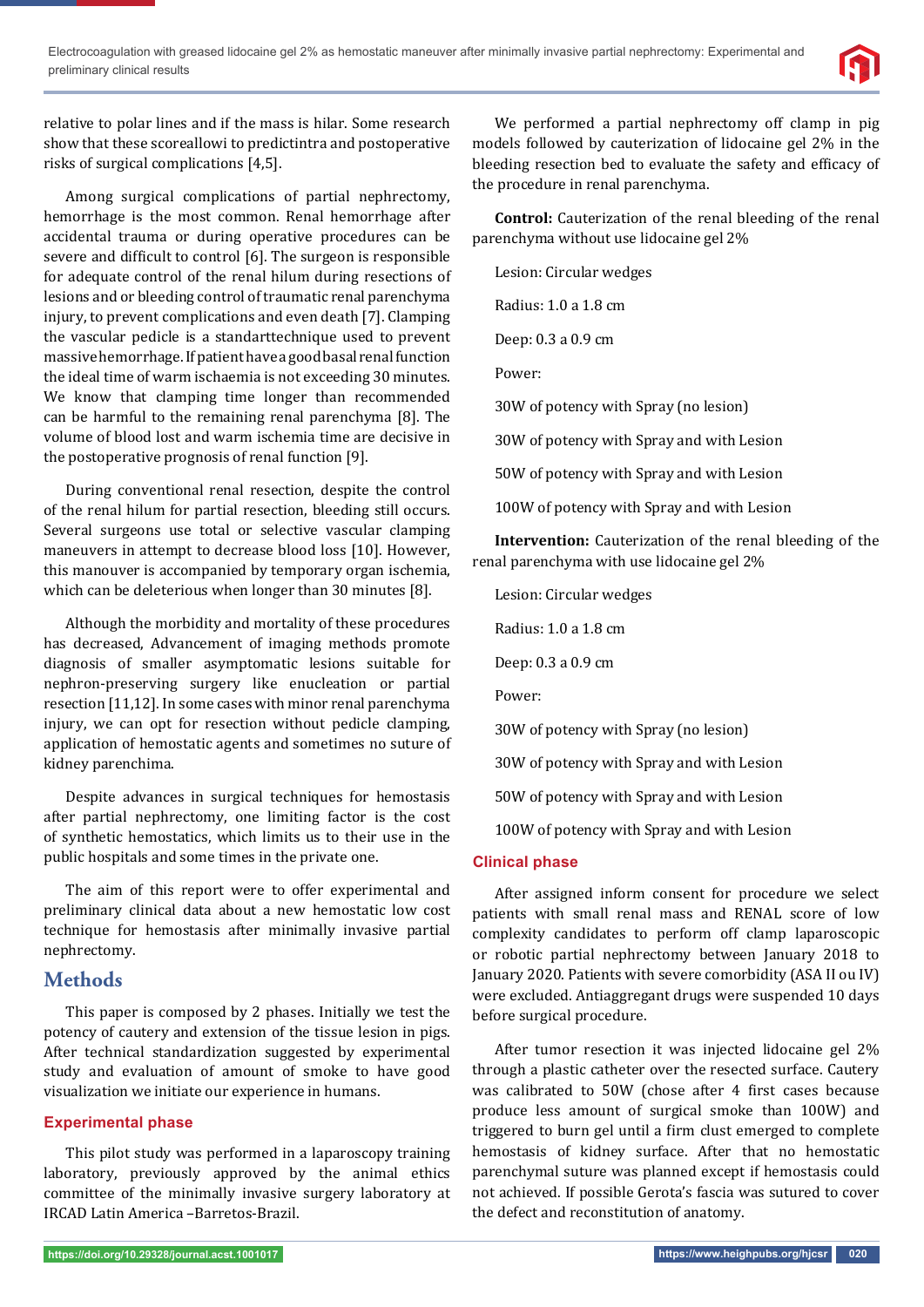

Patients had sample of blood to measure hematocrit/ haemoglobin and creatinine 12 hours after surgery to evaluate blood loss and renal function.

All patients receive low molecular weight heparin for thromboembolism prevention for 4 weeks starting 12h after procedure if no significant bleeding occurred.

# **Results**

# **Experimental results**

Macroscopically, it is clear that the cauterization of the bloody bed of the lesion with a lidocaine gel 2% interface injured less the healthy parenchyma in depth when compared to the same potency without the use of lidocaine (Figures 1-3 and Tables 1,2).



eletrocautery. A. control of burned kidney injury without lidocaine gel; B. lidney injury burned with lidocaine gel.





**Figure 3:** Cortical macroscopic view: Kidney Intervention (with lidocaine interface).

**Table 1:** Lesion dimensions, power of electro cauterization in "spray" mode and depth of the injury of healthy parenchyma for successful hemostasis, without using lidocaine gel 2% as the conduction interface.

| <b>Kidney Control</b> | <b>Size</b> | <b>Depth</b>     | <b>Power (Spray Mode)</b> | Depth injury |
|-----------------------|-------------|------------------|---------------------------|--------------|
| Lesion 1              | 1.2x1.0cm   | -                | 30W                       | $0.16$ cm    |
| Lesion 2              | 1.0x1.0cm   | $0.4 \text{ cm}$ | 30W                       | $0.23$ cm    |
| Lesion 3              | 1.0x1.0cm   | $0.4 \text{ cm}$ | 50W                       | $0.43$ cm    |
| Lesion 4              | 1.5x1.8cm   | $0.5 \text{ cm}$ | 100W                      | $0.48$ cm    |

**Table 2:** Lesion dimensions, power of electro cauterization in "spray" mode and depth of the injury of healthy parenchyma for successful hemostasis, with using lidocaine gel 2% as the conduction interface.

| <b>Kidney Intervention</b> | <b>Size</b>  | <b>Depth</b>             | <b>Power</b> | Depth Injury |
|----------------------------|--------------|--------------------------|--------------|--------------|
| Lesion 1                   | 1.6x2.0cm    | $\overline{\phantom{a}}$ | 30W          | $0.12$ cm    |
| Lesion 2                   | $0.9x1.5$ cm | $0.3 \text{ cm}$         | 30W          | $0.18$ cm    |
| Lesion 3                   | 1.6x2.5cm    | $0.4 \text{ cm}$         | 50W          | $0.26$ cm    |
| Lesion4                    | 1.5x1.5cm    | $0.4 \text{ cm}$         | 100W         | $0.38$ cm    |

The time to obtain hemostasis without lidocaine was longer, as it does not suffer the physical tamponage that occurs when the lidocaine interface is dehidratate when submitted to different power of energy, lidocayne undergoes dehydration, making a more solid crust buffering the bleeding surface. Lidocaine is water-soluble and has electrical conductivity characteristics, in addition to acting as a sealant when the water evaporates, it is believed to act as a protector of energy dissipation for the healthy parenchyma, with a smaller halo of energy dissipation being seen in microscopy using interface of lidocaine.

According to this results we observe that potencies of 50W and 100W over lidocaine gel promote faster coagulation, minimal tissue injury with acceptable deep penetration.

### **Clinical results**

Demographic data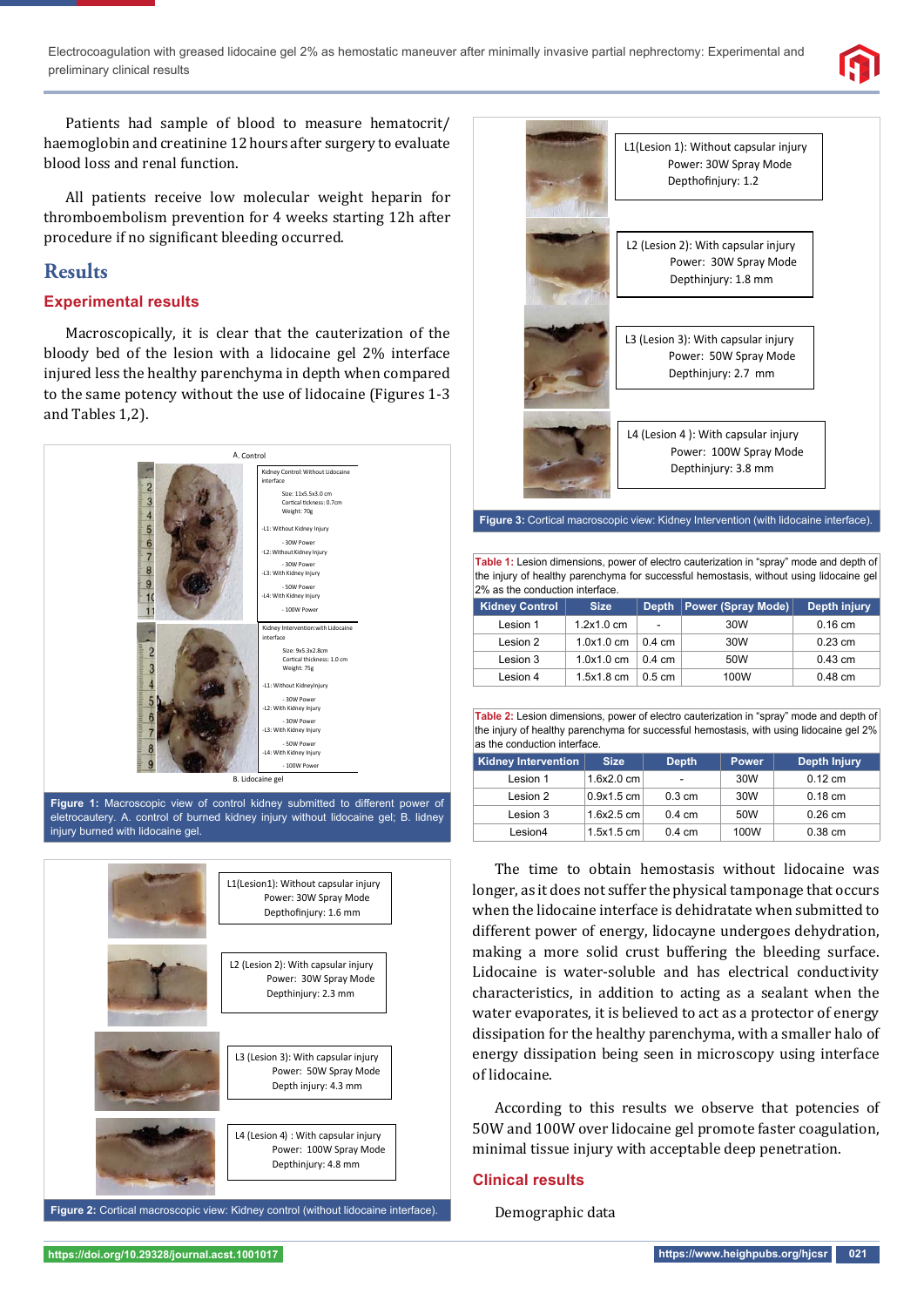

It was included 20 cases of partial nephrectomy in multiple American centers.

Mean age was 55 years (40-65), 12 male and 8 female. Regarding comorbidities 8(40%) had controlled hypertension and 5(25%) had type II diabetes controlled with oral medication.

Thirteen cases underwent pure laparoscopic and 7 underwent robotic transperitoneal technique. In seventeen cases access was transperitoneal and in 3 cases retroperitoneal.

### **Report of clinical and laboratorial results**

Hemostasis with greased lidocaine with no suture were obtained in all cases (Figure 4) Mean blood loss was 350 (150-500) ml. No intraoperative complications occurred. The average drain output in the first 24 hours was less than 100ml of serohematicoid liquid in all patients. No reoperation or readmition due to bleeding or other postoperative complications were observed. 15(75%) cases discharged after 24 h and other 5(15%) cases were discharged until 72 hours after surgery.

Mean variation in hematocrit was 2(0-6), mean variation of haemoglobin as 1ng/ml (0.5-3.0) and mean variation of creatinine was 0.3ng/ml (0-0.5).



Figure 4: A. Endoscopic view of 3 cm exofitic kidney tumor; B,C,D. robotic minimal margins off clamp robotic partial nephrectomy; E. application of lidocaine gel 2% throught plastic catheter over kidney defect in the resection area; F,G. burning lidocaine and formation of crust that cover defect; H: suture of Gerota fascia to cover the defect.

All cases reveled renal cell carcinoma without compromised margins. Postoperative CT scan did not present any artifact mimicking tumor or sign of residual cancer.

## **Discussion**

Electrocoagulation using lidocaine gel 2% in the bed bleeding after liver resection was first described by Mattos Filho, et al. in 2009 in rabbits [13] and reproduced by Petroianu in 2011 in humans [14]. Based in this principals we hypothetize that this kind of hemostasis will be suitable after enucleation of small renal tumors.

Cautherization after partial nephrectomy can achieve good hemostasis for vessels with thin caliber. Then, we select only small renal masses, exophytic and distant from collecting system sinus (classified as Low Complexity by RENAL Score) for these preliminary experience.

To the best of our knowledge this is the first description of this technique applied to renal surgery.

The technique was developed on swine model at different levels of power in the electrocautery in order to determine the depth of thermal damage by the process. The preliminary results provide us with security for the use of this as there no unwanted transmission of energy to deep structures on the face of tumor enucleation.

In humans electrocoagulation of 2% lidocaine gel in the bleeding bed after tumor enucleation with potency of 50W in spray mode offer an excellent hemostasis.

The use of this new technique extrapolated from liver surgery [13,14] was satisfactory.

Its reproduction in retroperitoneoscopy showed some limitations due to the large amount of smoke released by the process in small space, what can be more laborious and require more aspiration to achieve better visualization. Therefore, laparoscopic pure or robotic assisted, transperitoneal route is the most indicated if greased lidocaine is used.

The aim of applying this technique is to make feasible enucleation of small and low complexity tumors without clamping the renal hilum and sutures with low cost and safety in its execution.

## **Conclusion**

In this preliminary experience we observe that greased lidocaine gel after surgery for small renal mass promote:

1) Good efficacy in hemostasis after partial nephrectomy or enucleation by RENAL Score tumors of low complexity;

2) Safety in terms of the depth of thermal injury seen in swine models;

3) Low cost;

4) Absence of artifacts in CT scan evaluation.